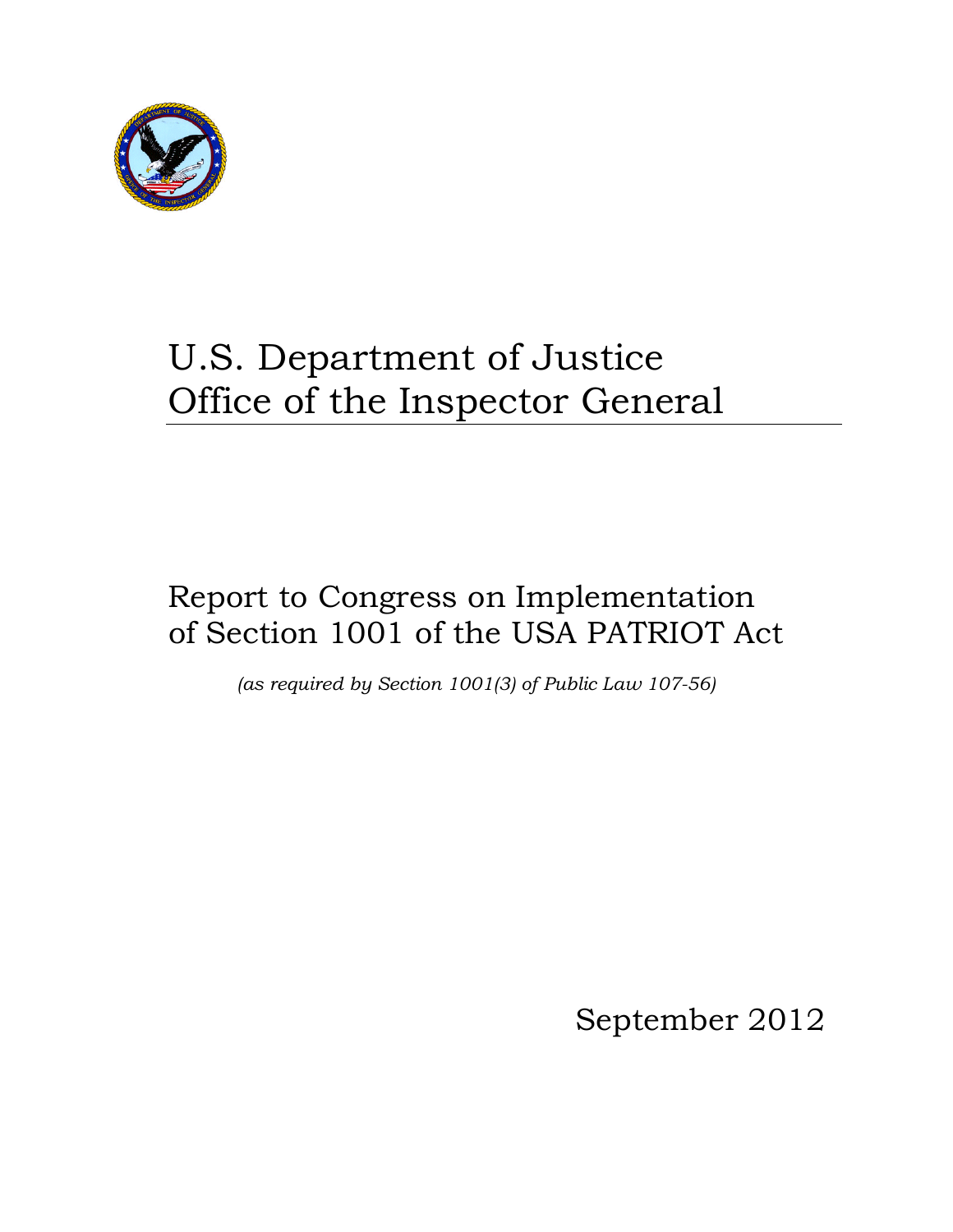Section 1001 of the USA PATRIOT Act (Patriot Act), Public Law 107-56, directs the Office of the Inspector General (OIG) of the U.S. Department of Justice (DOJ or Department) to undertake a series of actions related to claims of civil rights or civil liberties violations allegedly committed by DOJ employees. It also requires the OIG to provide semiannual reports to Congress on the implementation of the OIG's responsibilities under Section 1001. This report, the 21st since enactment of the legislation in October 2001, summarizes the OIG's Section 1001-related activities from January 1, 2012, through June 30, 2012.

## **I. INTRODUCTION**

The OIG is an independent entity within the DOJ that reports to both the Attorney General and Congress. The OIG's mission is to investigate allegations of waste, fraud, and abuse in DOJ programs and personnel and to promote economy and efficiency in DOJ operations.

The OIG has jurisdiction to review programs and personnel in all DOJ components, including the Federal Bureau of Investigation (FBI), the Drug Enforcement Administration (DEA), the Federal Bureau of Prisons (BOP), the Bureau of Alcohol, Tobacco, Firearms and Explosives (ATF), the U.S. Marshals Service (USMS), and the U.S. Attorneys' Offices.<sup>[1](#page-1-0)</sup>

The OIG consists of the Immediate Office of the Inspector General and the following divisions and offices:

- **Audit Division** conducts independent audits of Department programs, computer systems, and financial statements.
- **Evaluation and Inspections Division** conducts program and management reviews that involve on-site inspection, statistical analysis, and other techniques to review Department programs and activities and make recommendations for improvement.
- **Investigations Division** investigates allegations of bribery, fraud, abuse, civil rights violations, and violations of other criminal laws and administrative procedures that govern Department employees, contractors, and grantees.

<span id="page-1-0"></span><sup>&</sup>lt;sup>1</sup> The OIG has authority to investigate allegations of criminal wrongdoing or administrative misconduct by any Department employee, except for "allegations of misconduct involving Department attorneys, investigators, or law enforcement personnel, where the allegations relate to the exercise of the authority of an attorney to investigate, litigate, or provide legal advice." 5 U.S.C. App. 3 § 8E(b)(2)-(3).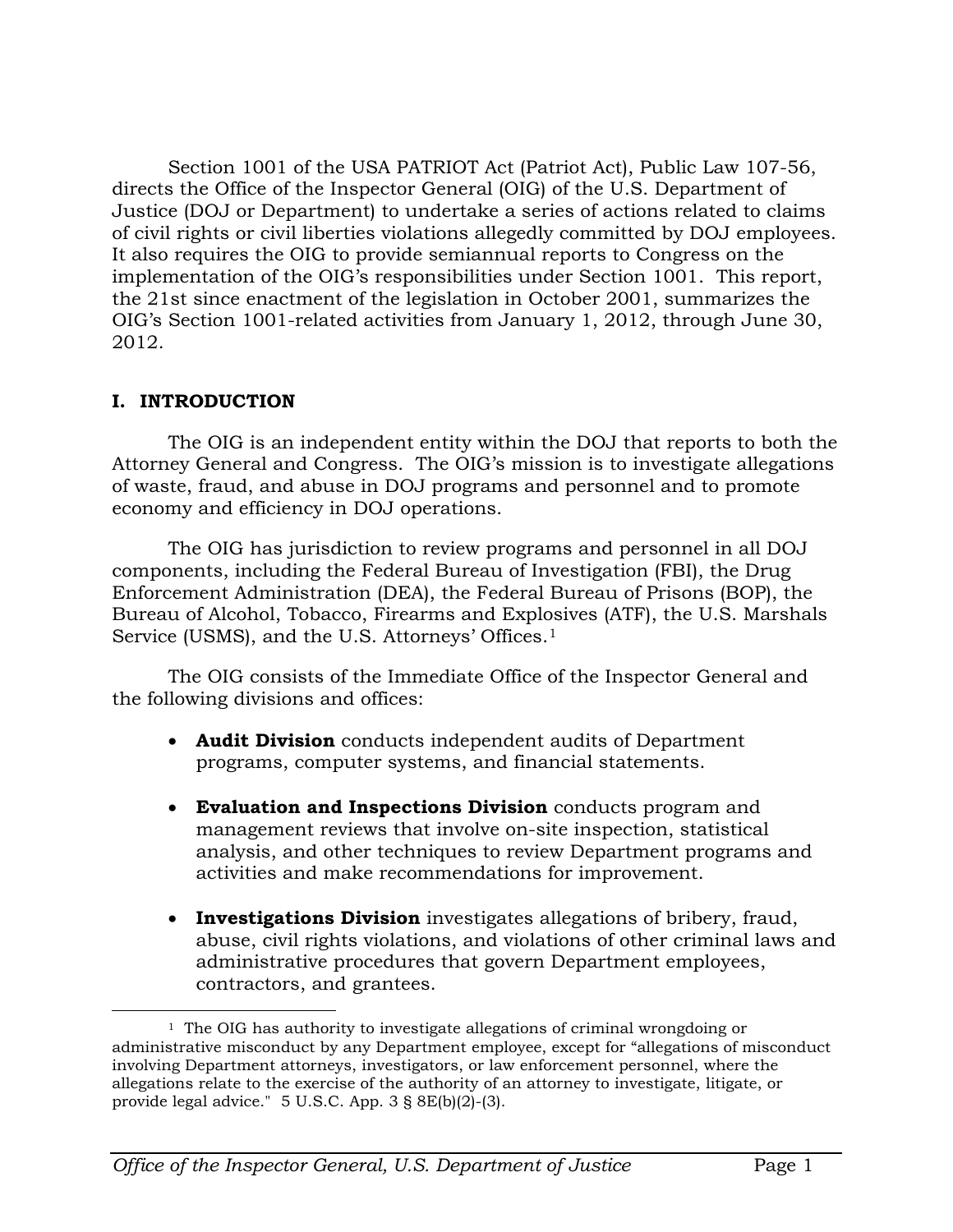- **Oversight and Review Division** blends the skills of attorneys, investigators, and program analysts to investigate or review high profile or sensitive matters involving Department programs or employees.
- **Management and Planning Division** provides planning, budget, finance, personnel, training, procurement, automated data processing, computer network communications, and general support services for the OIG.
- **Office of General Counsel** provides legal advice to OIG management and staff. In addition, the office drafts memoranda on issues of law; prepares administrative subpoenas; represents the OIG in personnel, contractual, and legal matters; and responds to Freedom of Information Act requests.

The OIG has a staff of approximately 445 employees, about half of whom are based in Washington, D.C., while the rest work from 16 Investigations Division field and area offices and 6 Audit Division regional offices located throughout the country.

## **II. SECTION 1001 OF THE PATRIOT ACT**

Section 1001 of the Patriot Act provides the following:

The Inspector General of the Department of Justice shall designate one official who shall ―

- (1) review information and receive complaints alleging abuses of civil rights and civil liberties by employees and officials of the Department of Justice;
- (2) make public through the Internet, radio, television, and newspaper advertisements information on the responsibilities and functions of, and how to contact, the official; and
- (3) submit to the Committee on the Judiciary of the House of Representatives and the Committee on the Judiciary of the Senate on a semi-annual basis a report on the implementation of this subsection and detailing any abuses described in paragraph (1), including a description of the use of funds appropriations used to carry out this subsection.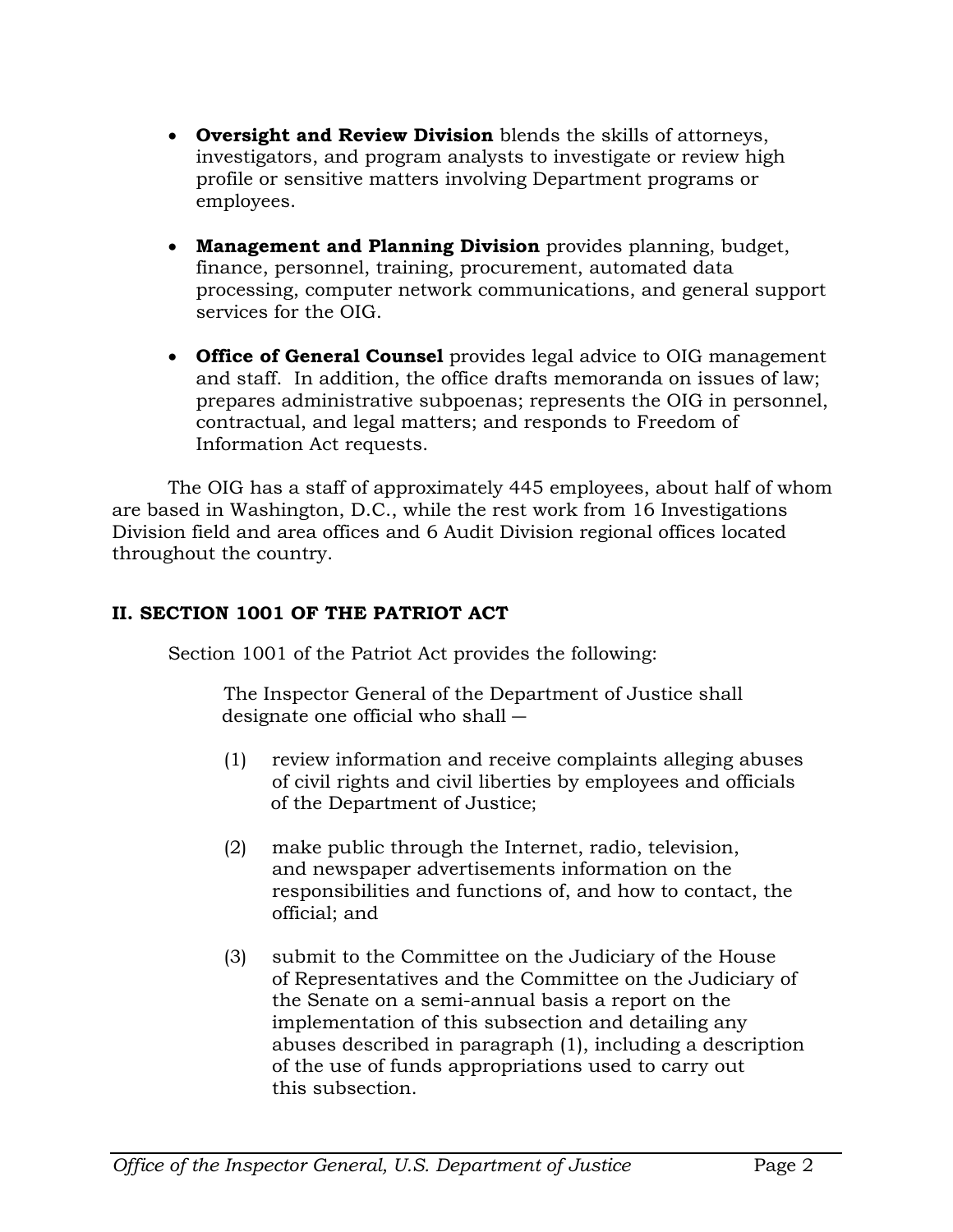## **III. CIVIL RIGHTS AND CIVIL LIBERTIES COMPLAINTS**

Section 1001 requires the OIG to "review information and receive complaints alleging abuses of civil rights and civil liberties by employees and officials of the Department of Justice."

The OIG's Investigations Division manages the OIG's Section 1001 investigative responsibilities. The two units with primary responsibility for coordinating these activities are Operations Branch I and Operations Branch II, each of which is directed by a Special Agent in Charge and two Assistant Special Agents in Charge (ASAC). $^2\,$  $^2\,$  $^2\,$  In addition, these units are supported by Investigative Specialists and other staff assigned to the Investigative Support Branch, who divide their time between Section 1001 and other responsibilities.

The Investigations Division receives civil rights and civil liberties complaints via mail, e-mail, telephone, and facsimile. Upon receipt, Division ASACs review the complaints and assign an initial disposition to each matter, and Investigative Specialists enter the complaints alleging a violation within the investigative jurisdiction of the OIG or another federal agency into an OIG database. Serious civil rights and civil liberties allegations relating to actions of DOJ employees or contractors are typically assigned to an OIG Investigations Division field office, where special agents conduct investigations of criminal violations and administrative misconduct. [3](#page-3-1) Occasionally, complaints are assigned to the OIG's Oversight and Review Division for investigation.

Given the number of complaints OIG receives compared to its limited resources, the OIG does not investigate all allegations of misconduct against DOJ employees. The OIG refers many complaints involving DOJ employees to internal affairs offices in DOJ components such as the FBI Inspection Division, the DEA Office of Professional Responsibility, and the BOP Office of Internal Affairs. In certain referrals, the OIG requires the components to report the results of their investigations to the OIG. In most cases, the OIG notifies the complainant of the referral.

Many complaints the OIG receives involve matters outside its jurisdiction, and when those matters identify a specific issue for investigation, the OIG forwards them to the appropriate investigative entity. For example,

<span id="page-3-0"></span> <sup>2</sup> These units also coordinate the OIG's review of allegations of misconduct by Department employees: the Operations Branch I has primary responsibility for matters involving the BOP, USMS, and the U.S. Attorney's Offices; the Operations Branch II has primary responsibility for matters involving the FBI, DEA, and ATF.

<span id="page-3-1"></span><sup>3</sup> The OIG can pursue an allegation either criminally or administratively. Many OIG investigations begin with allegations of criminal activity but, as is the case for any law enforcement agency, do not result in prosecution. When this occurs, the OIG may continue the investigation and treat the matter as a case for potential administrative discipline. The OIG's ability to handle matters criminally or administratively helps to ensure that a matter can be pursued administratively even if a prosecutor declines to prosecute a matter.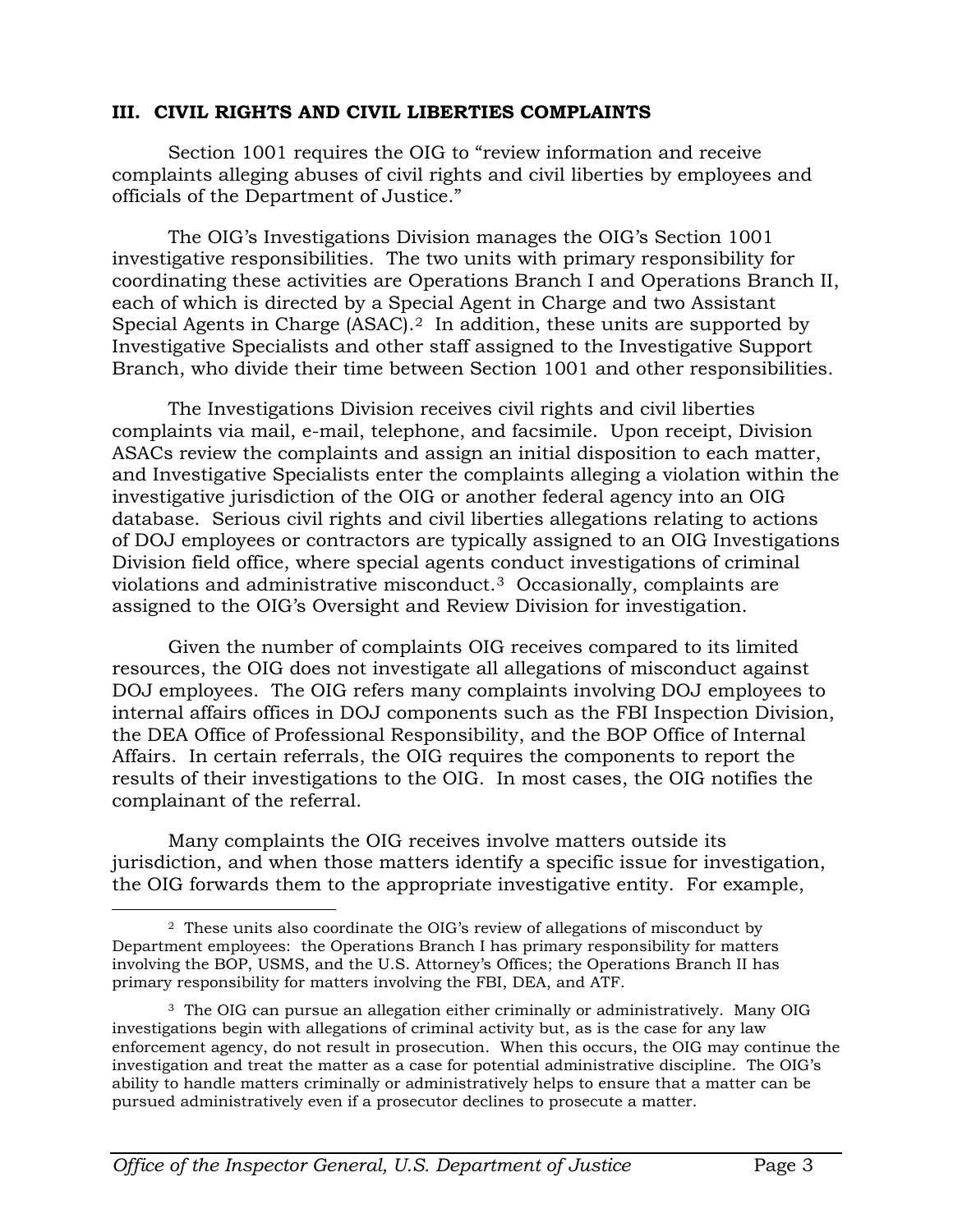complaints of mistreatment by airport security staff or by the Border Patrol are sent to the Department of Homeland Security OIG. The DOJ OIG has also forwarded complaints to the Offices of Inspectors General at the Department of State, the Department of Veterans Affairs, and the Social Security Administration. Allegations related to the authority of a DOJ attorney to litigate, investigate, or provide legal advice are referred to the DOJ Office of Professional Responsibility. Allegations related solely to state and local law enforcement or government officials that raise a federal civil rights concern are forwarded to the DOJ Civil Rights Division.

When an allegation received from any source involves a potential violation of federal civil rights statutes by a DOJ employee, the OIG discusses the complaint with the DOJ Civil Rights Division for possible prosecution. In some cases, the Civil Rights Division accepts the case and requests additional investigation by either the OIG or the FBI. In other cases, the Civil Rights Division declines prosecution and either the OIG or the appropriate DOJ internal affairs office reviews the case for possible administrative misconduct.

## **A. Complaints Processed During This Reporting Period**

Between January 1, 2012 and June 30, 2012, the period covered by this report, the OIG processed **670** new civil rights or civil liberties complaints.[4](#page-4-0)

Of these complaints, **557** did not fall within the OIG's jurisdiction or did not warrant further investigation. The vast majority (508) of these complaints involved allegations against agencies or entities outside the DOJ, including other federal agencies, local governments, or private businesses. When possible, the OIG referred those complaints to the appropriate entity or advised complainants of the entity with jurisdiction over their allegations. Some complaints (49) raised allegations that were not suitable for investigation by the OIG and could not be referred to another agency for investigation, generally because the complaints failed to identify a subject or agency.

The OIG found that the remaining **113** of the 670 complaints it received involved DOJ employees or DOJ components and included allegations that required further review. The OIG determined that **101** of these complaints raised management issues generally unrelated to the OIG's Section 1001 duties and, consequently, referred these complaints to DOJ components for appropriate handling. Examples of complaints in this category included allegations by federal prisoners about the general prison conditions and by others that the FBI did not initiate an investigation into particular allegations. Additionally, the OIG referred **one** complaint to the BOP for investigation that,

<span id="page-4-0"></span> <sup>4</sup> These complaints include all matters in which the complainant made any mention of a civil rights or civil liberties violation, even if the allegation was not within the OIG's jurisdiction.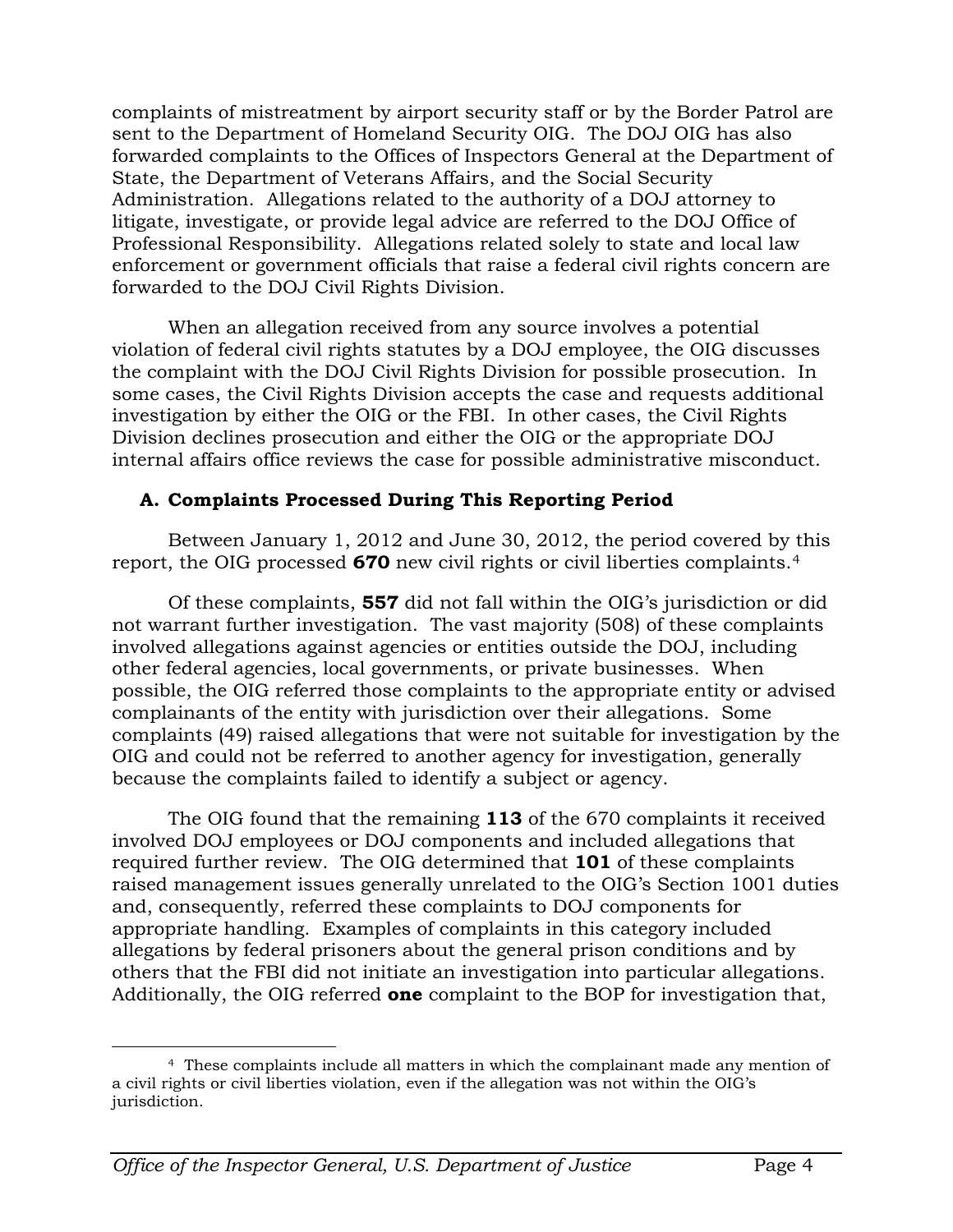based on a preliminary review, was deemed not to raise allegations of civil rights or civil liberties violations motivated by religious discrimination.

The OIG identified a total of **11** complaints warranting further investigation to determine whether Section 1001-related abuses occurred, and the OIG referred these 11 complaints to the BOP for further investigation. The next section of this report describes the substance of these 11 complaints. Notably, none of the complaints processed during this reporting period specifically alleged misconduct by DOJ employees relating to the use of authorities contained in the Patriot Act.

The following is a synopsis of the new complaints processed during this reporting period involving DOJ employees or components, including allegations requiring further review:

| Complaints processed                                                           | 670 |
|--------------------------------------------------------------------------------|-----|
| Complaints not within OIG's<br>jurisdiction or warranting further review       | 557 |
| Total complaints within OIG's<br>jurisdiction warranting review                | 113 |
| Management issues referred to<br>DOJ components for handling                   | 101 |
| Non-Section 1001 complaints warranting<br>investigation by DOJ components      |     |
| Possible Section 1001 complaints<br>warranting investigation by OIG            |     |
| Possible Section 1001 complaints<br>warranting investigation by DOJ components |     |

## **B. Section 1001 Complaints**

## **1. Investigations Opened During This Reporting Period**

During this reporting period, the OIG referred **11** Section 1001-related complaints to the BOP for investigation. BOP completed investigations of **6** of the complaints opened during this period; investigations of the remaining **5** complaints remain pending. The OIG has requested that, upon completion of the investigation of each referred complaint, BOP provide the OIG a copy of its investigative report.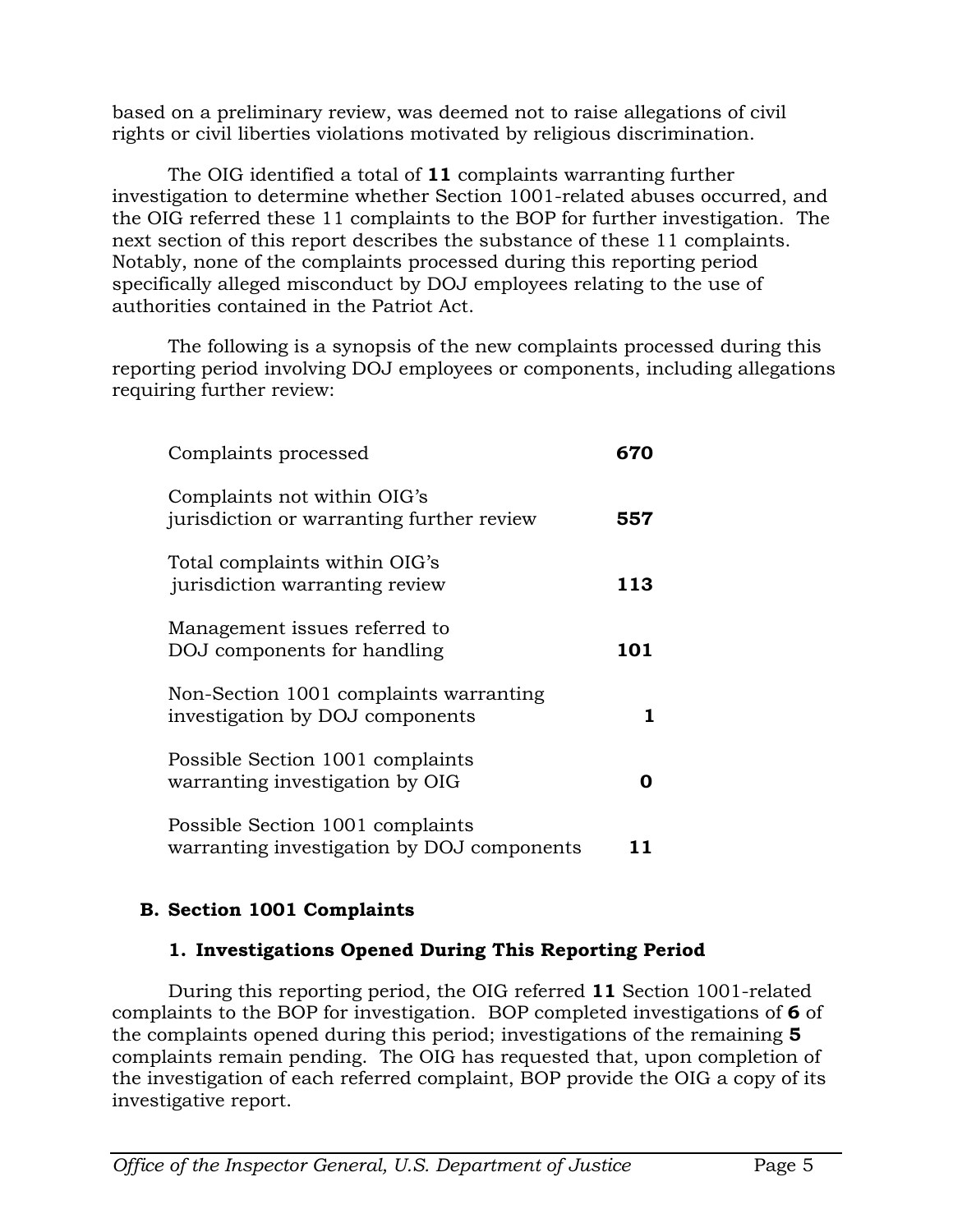## **a.** *Completed BOP Investigations*

- A BOP inmate alleged that a BOP cook supervisor refused to hire the inmate because of the inmate's affiliation with Muslims and the BOP supervisor asserted that such affiliation was related to gang membership. The BOP cook supervisor stated that he did not recall the inmate asking for a job and denied making the alleged discriminatory statement. The complainant did not mention any other witnesses to the alleged statement. The BOP concluded that there was insufficient evidence to substantiate the allegation and closed its investigation.
- A BOP inmate alleged that a correctional officer harassed and discriminated against him for being Muslim by telling the inmate that Islam was a "rag-head religion" and upon hearing the inmate's prayers, telling the inmate that he did not want to hear "that garbage" and ordering him to be quiet. The inmate also alleged that the officer falsely accused him of refusing to submit to a pat search and ordered him to the lieutenant's office, where he received a strip and body cavity search in the presence of two other correctional officers and a lieutenant. The inmate alleged that he never received an explanation for the search. The inmate further alleged that two weeks after he threatened to report the lieutenant and correctional officers who searched him, the lieutenant retaliated by confiscating items of the inmate's personal property and ordering correctional officers to search his cell. The BOP officer denied referring to Islam as a "rag-head religion." He further denied referring to the inmate's prayers as "that garbage" and ordering the inmate to be quiet while praying. He stated that he sent the inmate to the lieutenant's office when the inmate refused to submit to a legitimate pat search. Two correctional officers and the lieutenant who were on duty stated that the inmate had been visually searched in the lieutenant's office after refusing to comply with a pat search, but they denied that a cavity search had been conducted. The lieutenant stated that two weeks later, he took possession of a lanyard and scarf belonging to the inmate, but he denied doing so in retaliation and denied ordering a search of the inmate's cell. The BOP concluded that there was insufficient evidence to substantiate the allegations and closed its investigation.
- A BOP inmate alleged that a correctional officer threatened him with sanctions if he filed a complaint after the correctional officer refused to allow the inmate's wife into the visitor's room because of her inappropriate attire, denied the inmate's children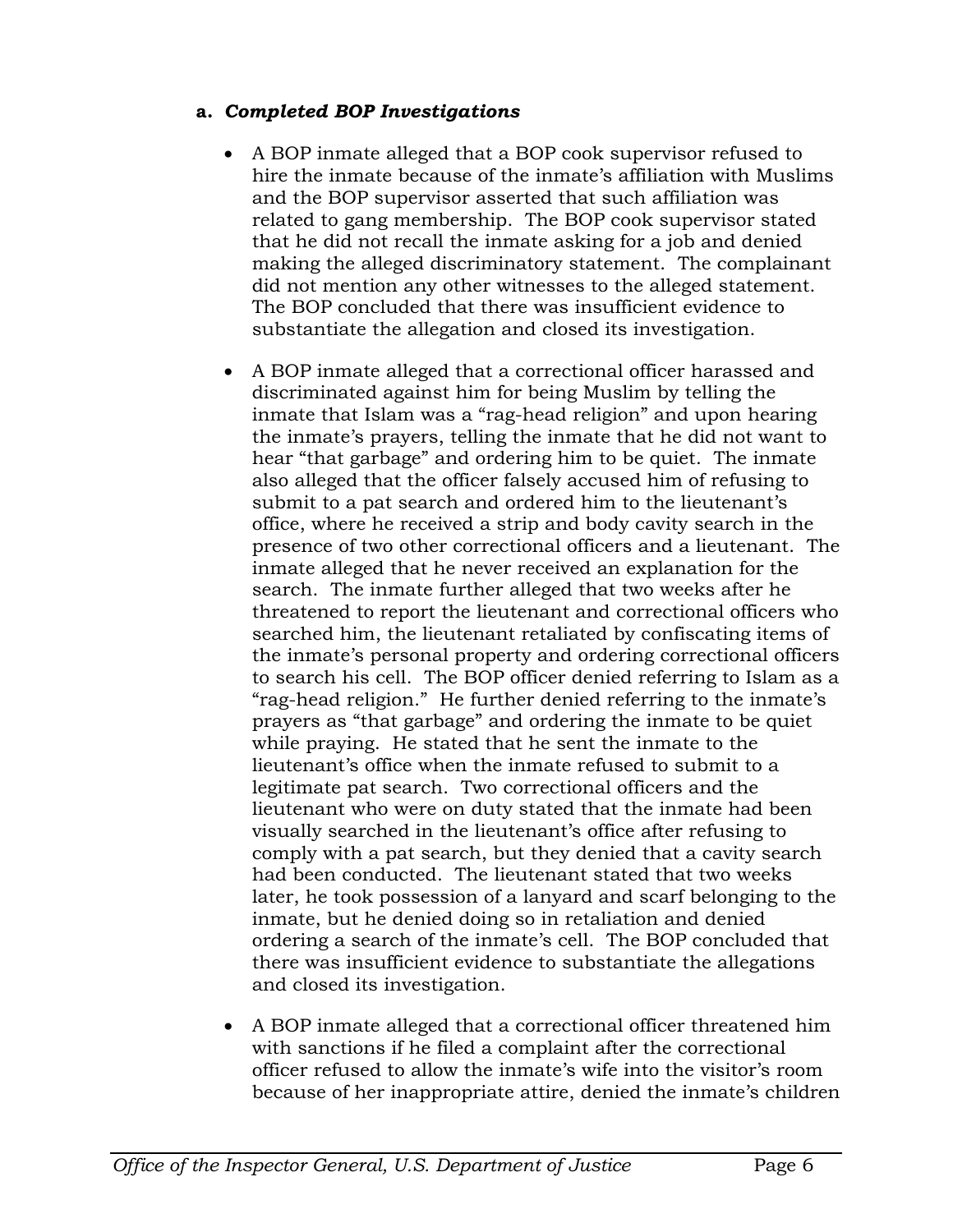the use of the bathroom, and terminated the visit when the inmate's father returned to the car to take a nap. The inmate also alleged that the correctional officer asked him where he and his family were from and when the inmate replied that he was Muslim and from Lebanon, the correctional officer replied, "That's your problem." The BOP correctional officer admitted that he asked the inmate about his nationality, but claimed he did so because the inmate was speaking loudly and engaging in conduct similar to a member of his own family who was of Middle Eastern origin. He denied the other allegations. The BOP determined that the correctional officer enforced institution rules and regulations during the visit, and that there was not sufficient evidence to show that he acted unprofessionally while dealing with the inmate and his family. The BOP concluded that the allegations were not substantiated and closed its investigation.

- A BOP inmate filed a tort claim alleging that a correctional officer sexually assaulted him during a visual strip search in a holding area by inappropriately touching him, including forceful touching of the inmate's genitals. When the inmate asked the reason for the search, the correctional officer allegedly responded, "All you Muslim guys be having stuff on y'all." The inmate refused to provide a sworn affidavit to the BOP investigators and had not disclosed information about the alleged assault when BOP staff previously conducted a "sexual abuse intervention" about the incident. The correctional officer did not recall conducting a visual strip search of the inmate and stated that he did not touch the inmate inappropriately and did not touch the inmate's genitals; the officer also denied making the alleged statement. The visual search log did not show that a visual search had been conducted on this inmate on the date in question, and there were no video cameras in the area where the alleged search occurred. The BOP determined there was not sufficient evidence to substantiate the allegations and closed its investigation.
- A Muslim BOP inmate on a pork-free religious diet alleged that correctional officers served him a day-old food tray with a pork patty. The inmate alleged that the correctional officers intentionally tampered with his food tray. The correctional officers denied the allegations, and the BOP determined there was not sufficient evidence to substantiate the allegations and closed its investigation.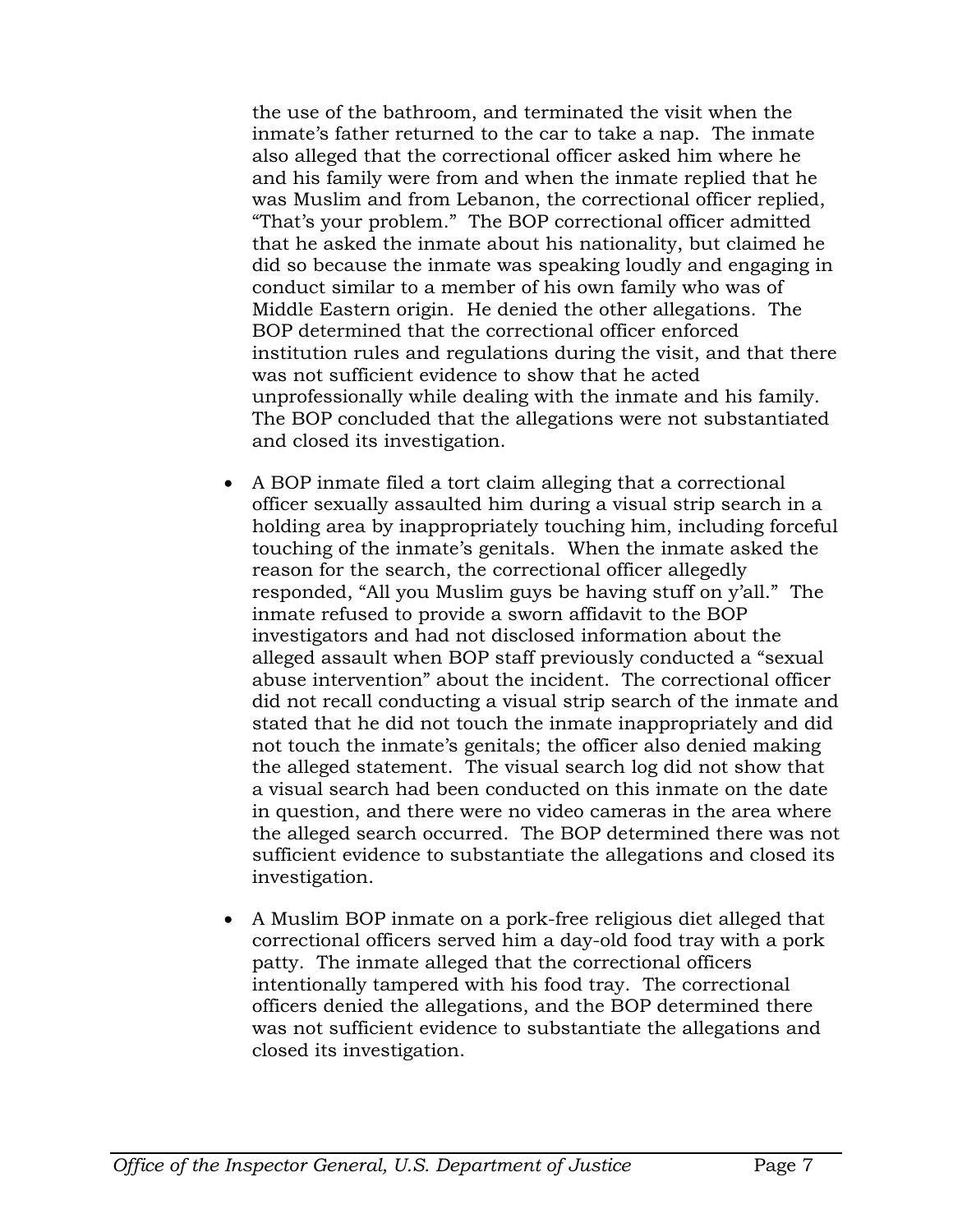• A BOP inmate alleged that a correctional officer did not allow him to wear his *kufi* (a cap traditionally worn by Muslims) and threatened to dispose of it or send it to the inmate's home. The BOP correctional officer stated that he confiscated the inmate's *kufi* because it was purple rather than the approved black or white. The BOP investigation determined that the correctional officer followed BOP rules by not allowing the inmate to wear the purple *kufi* on the compound. The BOP concluded that the allegations were unsubstantiated and closed its investigation.

## **b.** *Continuing BOP Investigations*

- A BOP inmate alleged that after he filed a grievance against a BOP chaplain for allegedly interfering with his right to practice the Islamic faith, the chaplain then accused the inmate of "starting a terrorist cell," resulting in the inmate being placed in segregated housing. The inmate also alleged that after filing another grievance alleging retaliation, he was again sent to segregated housing. Additionally, the inmate alleged that after an internal investigation at the prison determined that the allegations against him were false, the BOP took no action against the staff and instead transferred the inmate twice, leaving him thousands of miles from his family.
- A BOP inmate alleged that a recreation specialist threatened and harassed Muslim inmates by threatening to write incident reports on any inmate found praying in the recreation area of the prison. The inmate also alleged that the specialist made comments such as "I don't like Muslims" in the presence of other inmates.
- A BOP inmate alleged that a correctional officer used a racial slur, confiscated his *kufi* for no reason, and referred to the *kufi* as a "terrorist cap." The inmate further alleged that two other correctional officers witnessed the correctional officer threaten and approach the inmate in an aggressive manner.
- A BOP inmate alleged that a correctional officer used profanity towards inmates and treated black Muslim inmates harshly because of their religious beliefs. The inmate also alleged that BOP staff intentionally destroyed his written correspondence.
- A BOP inmate alleged that he was placed in solitary confinement in a special housing unit (SHU) during the investigation of an unspecified incident between another Muslim inmate and a correctional officer. According to the inmate, he was placed in the SHU because he was a Muslim,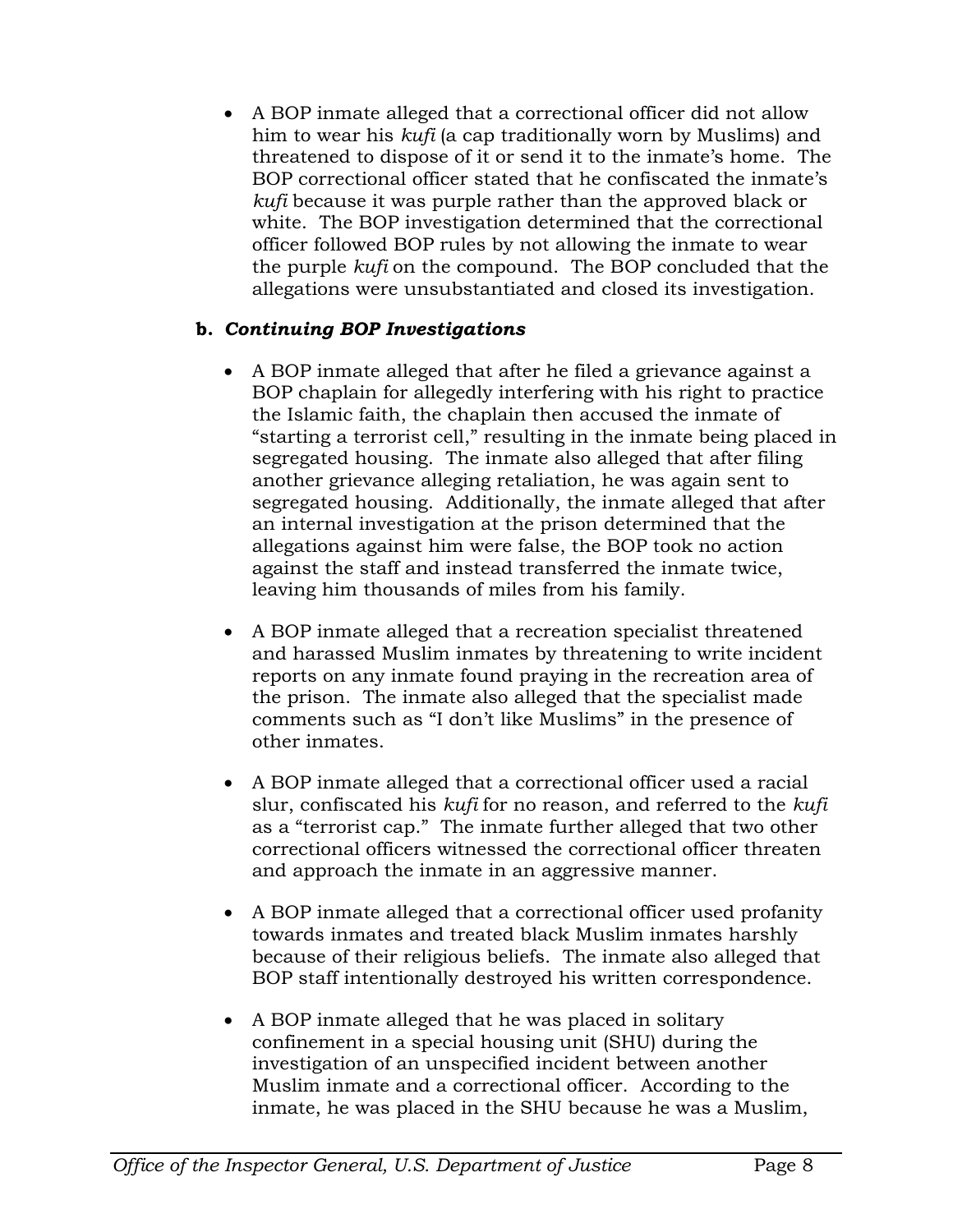and he has been held there for additional time as retaliation for filing a lawsuit. He also alleged that while in segregation, he was denied access to his family, was told by a case manager that his name did not appear on a roster of inmates at the institution, and was not informed of the status of the underlying investigation. He further alleged that prison staff destroyed his legal materials.

## **2. Pending Investigations Opened During Previous Reporting Periods**

## **a.** *Ongoing OIG Investigation*

The OIG opened the following ongoing investigation during a prior reporting period.

• The OIG is investigating allegations by several BOP inmates that Muslim inmates housed in a BOP Communications Management Unit (CMU) were subjected to discriminatory and retaliatory measures by BOP staff because of their faith and "ethnic identity."

## **b.** *Complaints Referred to BOP*

The OIG referred the following three complaints to the BOP for investigation during a prior reporting period; the investigations remain open. The OIG has requested that BOP provide a copy of its investigative report upon completion of the investigation of each referred complaint.

- A Muslim inmate alleged that he feared that BOP correctional officers would pay someone to kill or assault him or that his cellmate would assault him because staff told the cellmate he was not being moved because of the complainant. The inmate further alleged that several complaints related to his torture have been ignored; that a correctional officer deliberately served him pork; and that he was denied medical treatment for nerve damage to his hand as a result of misapplication of restraints.
- An inmate alleged that a BOP correctional officer harassed Muslim inmates and interfered with their attendance at religious services. The inmate further alleged that the correctional officer made hostile and harassing sexual comments to the inmates and touched them in an inappropriate manner.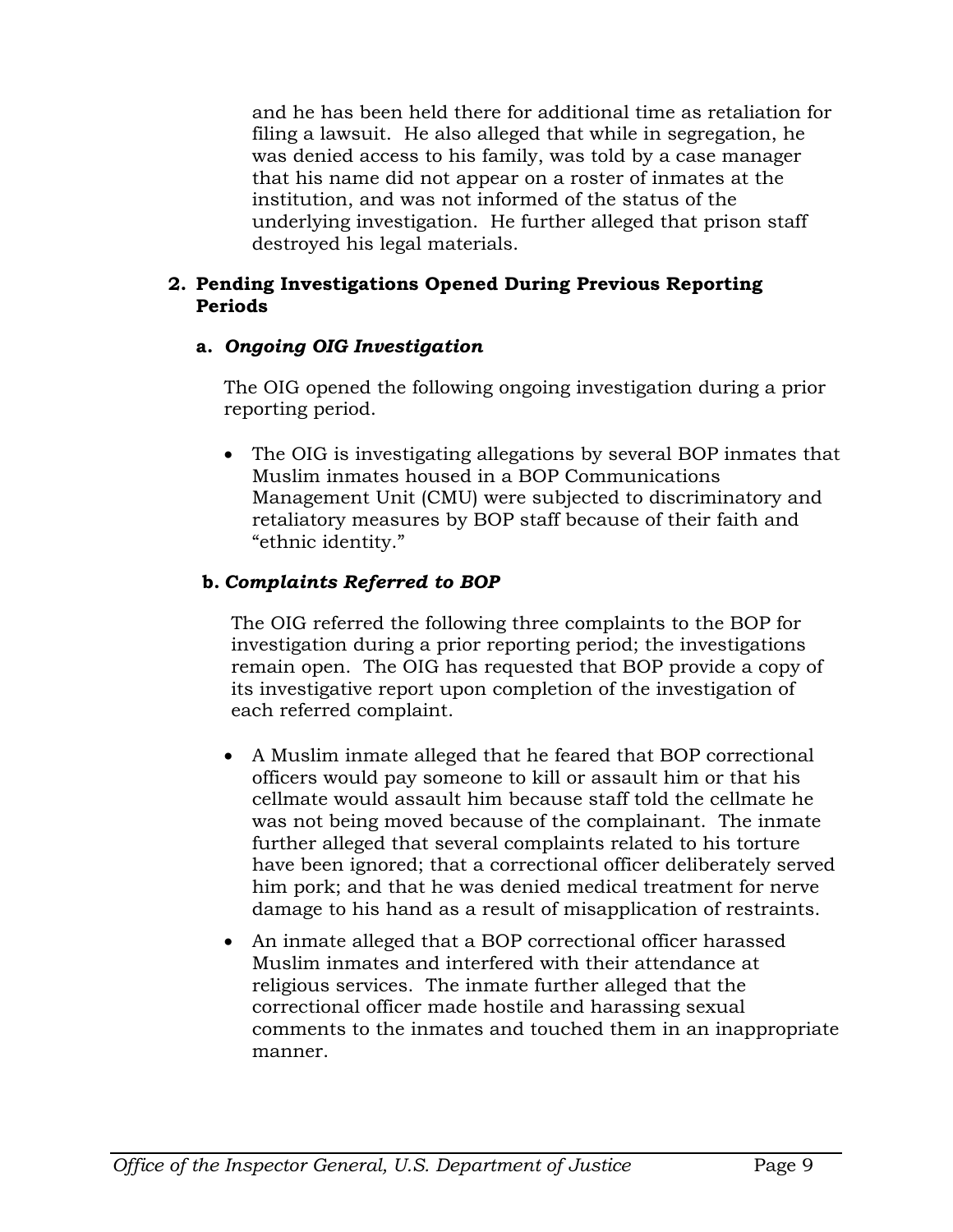• A Muslim inmate alleged that: his religious diet was suspended; he was placed in "racial segregation" because of lies fabricated by the BOP chaplain and his assistant; BOP staff tampered with his legal mail and obstructed calls to his attorneys; BOP staff censured his participation during Islamic services and studies; the BOP inappropriately classified him as an international terrorist; and a BOP lieutenant told him that the prison staff hated him.

## **3. Previously Opened Investigations that were Closed During This Reporting Period**

The OIG completed its investigations of two Section 1001-related matters opened in a prior period. Additionally, the BOP completed investigations of **13** Section 1001-related complaints previously referred by the OIG in prior periods. Upon completion of the investigation of each referred complaint, the BOP provided the OIG a copy of its investigative report.

## **a.** *Closed OIG Investigations*

- The OIG investigated allegations by a BOP inmate that BOP correctional officers in a CMU, motivated by "anti-Muslim hostility and hatred," attempted to instigate riots, stabbings, and killings among Muslim inmates by allowing some inmates access to other inmates' files on the officers' computer. The inmate was not able to provide specific details regarding his allegations, but provided the names of several inmates who allegedly could corroborate the allegations. However, the other inmates interviewed did not corroborate such allegations. All three employees against whom the allegations were made denied the allegations. In addition, during an interview with BOP, the inmate stated he was going to file as much paperwork as possible on "everything he could" in an effort to occupy prison staff and impede them from doing their jobs. The OIG determined that the evidence did not substantiate the inmate's allegations, and provided its findings to BOP.
- The OIG investigated allegations by a BOP inmate that a correctional officer uttered racial and religious slurs and physically assaulted him while escorting him to recreation, resulting in a gash over the inmate's eye that required stitches. The inmate also alleged that two other correctional officers spread rumors in the prison and when the inmate complained, unidentified correctional officers entered his cell, confiscated his "Ramadan food," and damaged his Koran. Records indicate that BOP medical staff treated the inmate immediately after an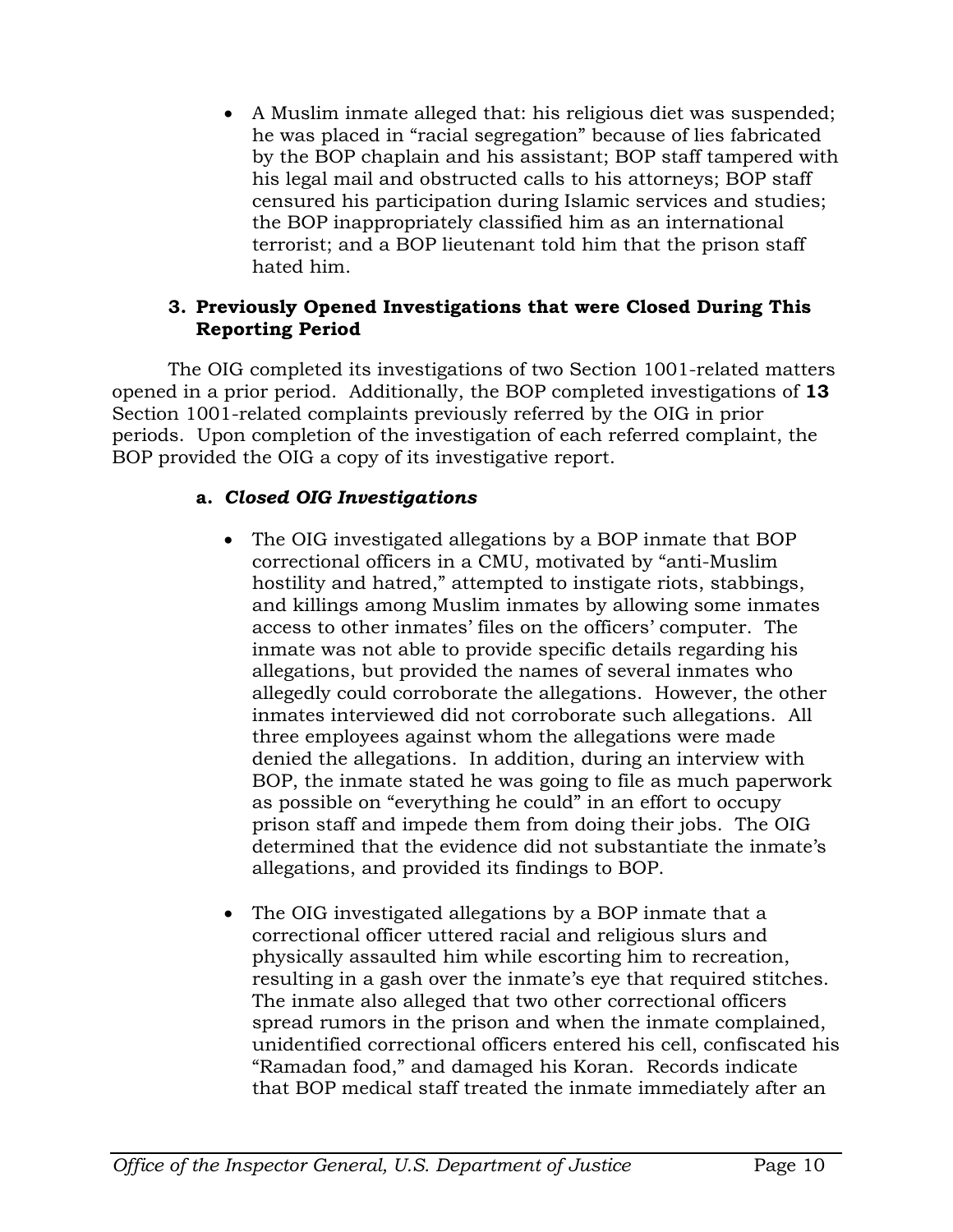incident, provided him with pain medication, and conducted at least one follow up examination and treatment. BOP memoranda about the incident and video recordings of the incident supported the use of force by the correctional officer. The OIG interviewed the correctional officer who the inmate accused of physical abuse; he denied the allegations. In addition, the OIG investigation determined that the inmate made no mention of physical abuse, desecration of his Koran, or other religious or racial defamation by staff when he was interviewed by a BOP staff psychologist shortly after the incident. Moreover, the psychologist stated that the inmate attributed the incident to his own misbehavior. In his statement to the OIG, the inmate admitted that he had "no direct knowledge" that two correctional officers spread rumors about him, and he rescinded the administrative complaint he filed against them. The inmate was unable to identify the correctional officers who he alleged damaged his Koran, and stated that he did not know whether the damage was done deliberately or not. The OIG examined the inmate's Koran, which did not appear to have been intentionally torn or damaged. The OIG determined that the evidence did not substantiate the inmate's allegations and reported the findings to the BOP.

## **b.** *Closed BOP Investigations*

- A BOP inmate alleged that a correctional officer hindered his ability to use the BOP administrative process by delaying his access to complaint forms; denied him an Islamic Halal diet; denied him the opportunity for group worship five times a day; restricted him to only five personally owned Islamic books; denied him access to a full-time Sunni Muslim chaplain; and denied him access to undiluted prayer oil. BOP determined that the inmate's ability to use the administrative process had not been impeded because his complaints about facility policies were not governed by the deadlines applicable to allegations regarding specific incidents. In addition, BOP determined that the inmate's diet, access to a chaplain, access to group prayer sessions, and property allowances for religious items were all consistent with applicable policies. BOP concluded that the allegations were unsubstantiated and closed its investigation.
- Two BOP inmates alleged that Muslim inmates, unlike non-Muslim inmates, were not allowed to invite guests to their religious services and were not permitted additional time in the chapel to study. The inmates also alleged that correctional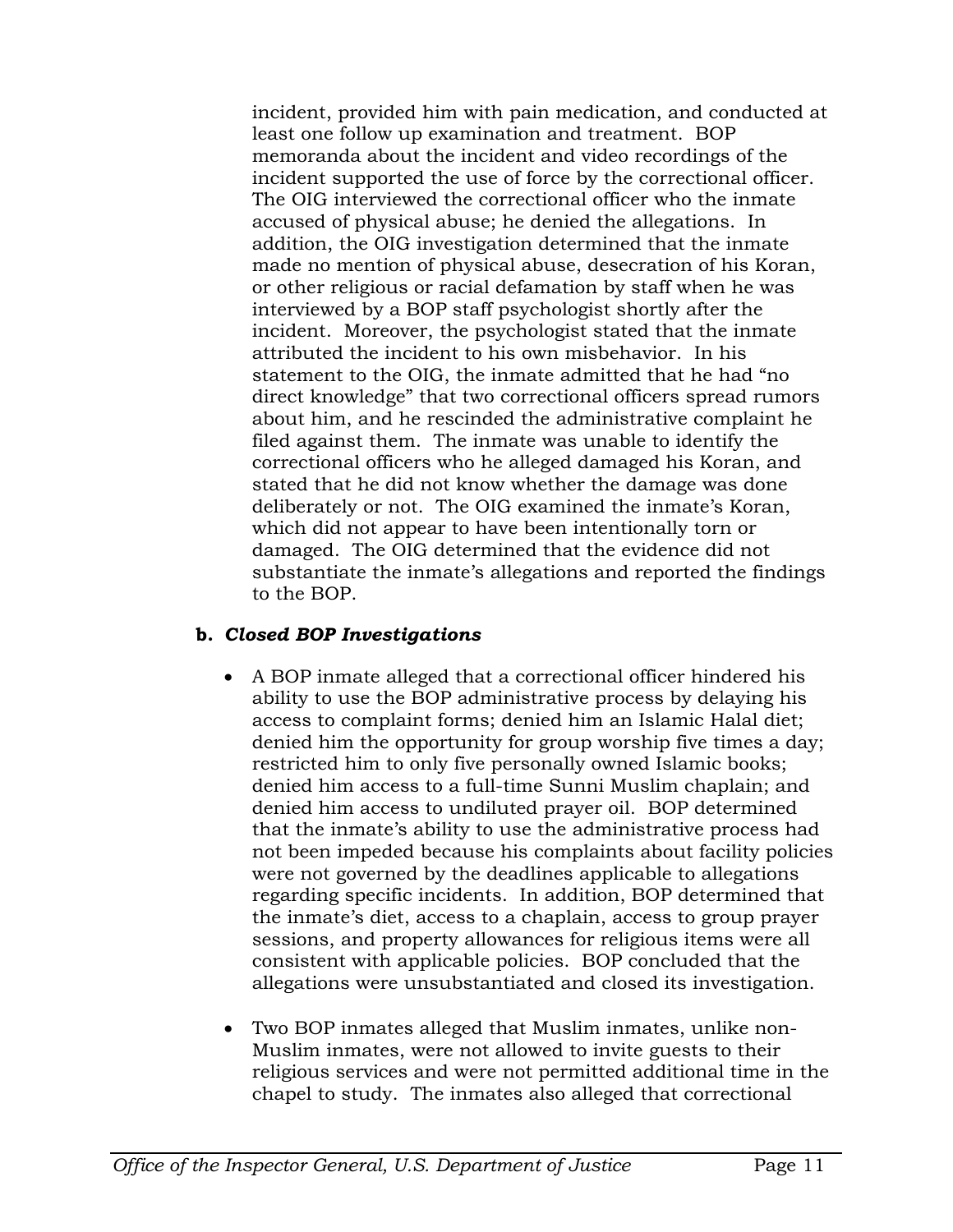officers placed contraband in the cells of Muslim inmates and removed legal documents from a Muslim inmate's cell. One inmate subsequently refused to provide additional details or an affidavit to the BOP; the other inmate stated that he suspected an officer of removing an administrative remedy form from his cell and placing a contraband radio in his cell, but had not personally witnessed either event. The chaplain, who stated that all faith groups receive an equal amount of time in the chapel and that no study groups were conducted in the chapel. The BOP Chapel Program Schedule corroborated the chaplain's statements. Inmates of any faith may request approval in advance to attend religious services as guests. The BOP correctional officer on duty when the legal documents were allegedly removed from the complainant's cell denied taking any documents from the inmate's cell. BOP concluded that the allegations were not substantiated and closed its investigation.

- An inmate alleged that unknown BOP staff members discriminated against him because of his Muslim faith by using a prior investigation of an assault on staff as a pretext to house him in the SHU. BOP's investigation found that a threat assessment had been conducted that determined a group of Muslim inmates were preparing for a physical altercation with other Muslim inmates, and that approximately 20 inmates suspected of being involved, including the complainant, were placed in the SHU pending the completion of the investigation. Ten inmates were ultimately recommended for transfer based on their involvement in the preparations for the altercation. BOP concluded there was insufficient evidence to substantiate the allegations and closed its investigation.
- A Muslim inmate alleged that the BOP's CMUs within certain facilities are "secret prisons" where inmates are subjected to psychological torture, humiliation, and intimidation. The inmate alleged that inmates are sent to the CMU without due process and that a high percentage of the CMU inmates are Muslim men who have been classified as terrorists without legitimate cause. BOP interviewed the inmate and BOP officials responsible for the administration, safety, medical services, and daily operations of CMUs. The inmate did not describe conditions or practices consistent with psychological torture, humiliation and intimidation. Instead, he complained about inadequate visitation and telephone privileges; delayed mail service due to enhanced security screenings; "lock down" periods that occur at the same time and rate as the General Population section; a requirement that inmates wear khaki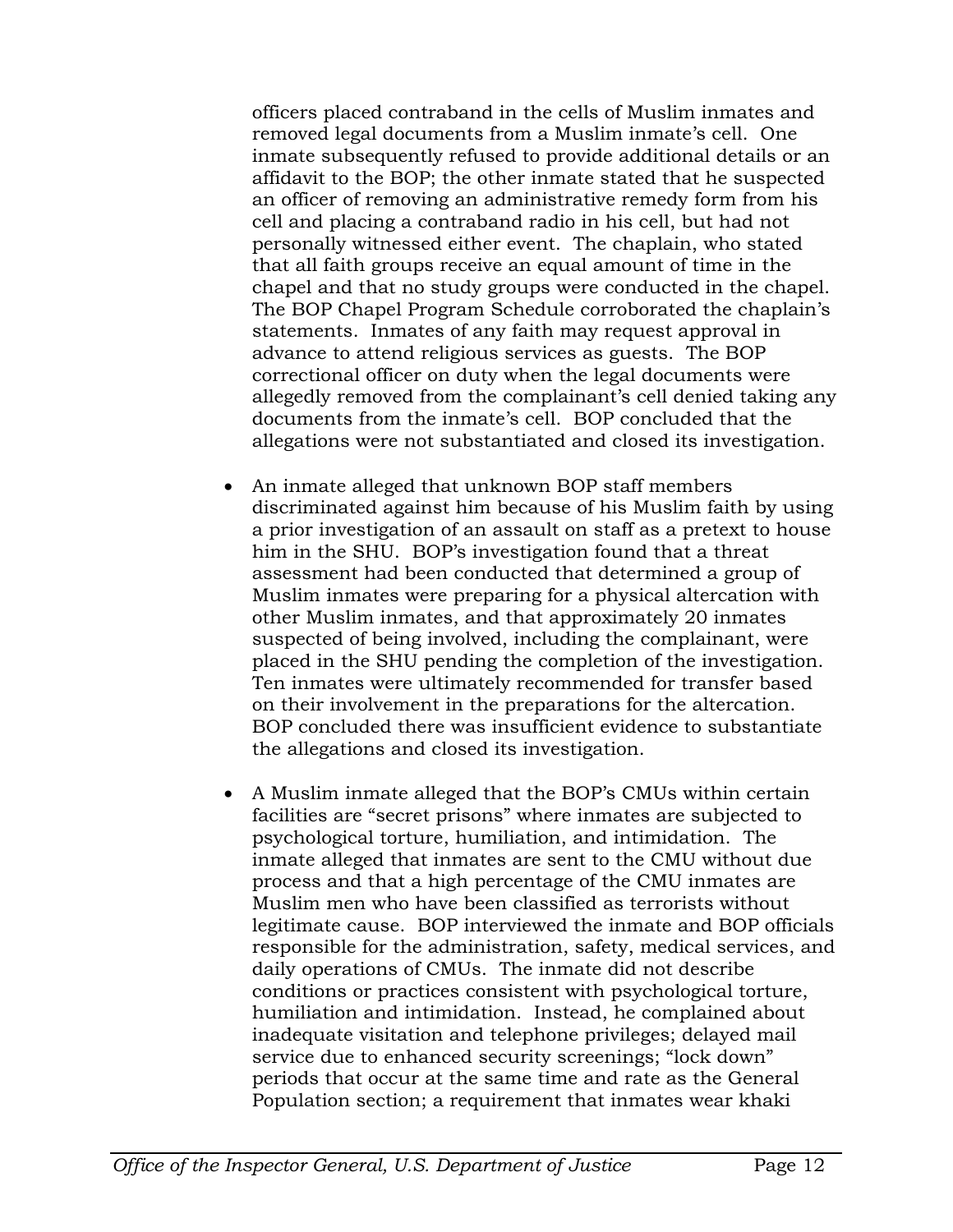pants and collared shirts to team meetings; indoor-only recreation; pest control procedures that he alleged were inadequate; and several issues that did not indicate willful mistreatment of the inmates. BOP reported that the CMU was "established to house inmates who, due to their current offense of conviction, offense conduct, or other verified information, require increased monitoring of communications between inmates and persons in the community in order to protect the safety, security and orderly operation of Bureau facilities, and to protect the public." BOP determined that there was no national policy governing the CMUs; each BOP institution housing a CMU was guided by Institution Supplements that establish procedures for the operation and security of the Unit. BOP determined that the CMU where the inmate was housed was placed in "lock down" status at the same rate as General Population section, and normally was released from "lock down" status sooner. All restrictions concerning visitation, mail and telephone use were consistent with the purpose of the CMUs. BOP further determined that recreational opportunities for CMU inmates were "essentially the same" as those for General Population inmates, with the exception of access to a large track and field area; CMU inmates have access to some outdoor recreation and full access to cardiovascular equipment and hobby craft areas. Regarding the allegation of inadequate pest control, BOP determined that the CMU in question is sprayed for pests every other week; a temporary problem with gnats was resolved when a plumbing problem was corrected; and inmates are given "sticky strips" to control the occasional presence of mice during the onset of colder weather in the fall. BOP concluded there was not sufficient evidence to support the allegations and closed its investigation.

• A BOP inmate alleged that BOP employees did not allow him to maintain the proper religious diet in accordance with his Muslim faith, causing him to violate his religious guidelines. The inmate also alleged that the BOP chaplain and other employees threatened him with placement in the SHU for observing his religion. The BOP chaplain indicated that the inmate did not request to discuss his concerns about his maintaining his religious diet and therefore, the inmate was not issued an alternative meal card. The chaplain also denied threatening to place the inmate in the SHU for observing his religion. BOP records indicated that the inmate was only placed in the SHU once, which occurred at the time of his arrival at the facility in accordance with established procedures for Admission and Orientation processing. BOP concluded there was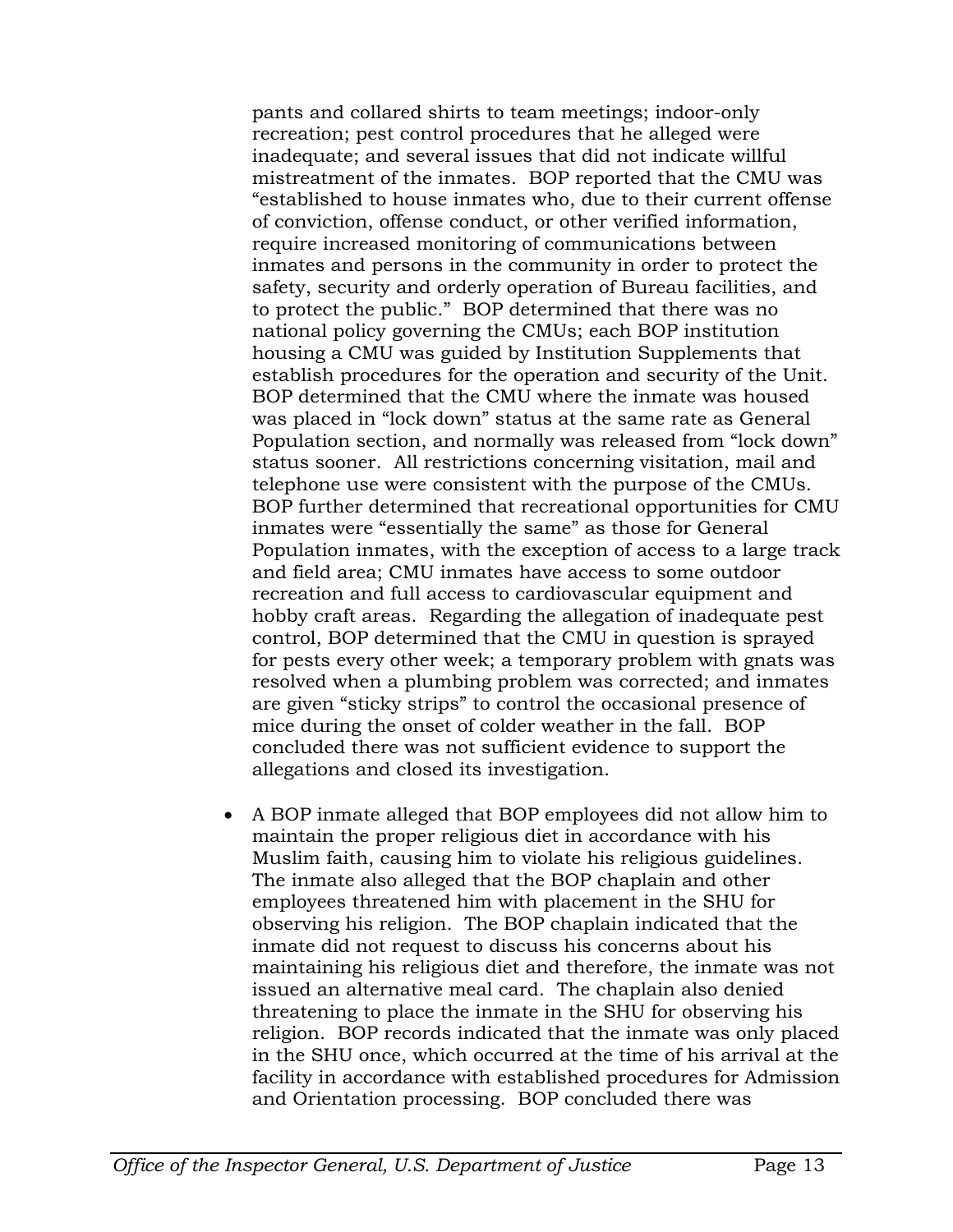insufficient evidence to support the allegations and closed its investigation.

• A Muslim inmate alleged that he was assaulted by a correctional officer while being escorted to the recreation yard because he was an Arab Muslim. The BOP correctional officer denied the allegations, and video surveillance confirmed that the correctional officer did not assault the inmate. BOP concluded that the allegations were unsubstantiated and closed its investigation.

A BOP inmate alleged that a BOP chaplain discriminated against members of the Nation of Islam by refusing to allow members to conduct prayer with the rest of the Muslim community at the breaking of the fast during the month of Ramadan; denying members access to the chapel; denying members a fair share of religious resources; denying members access to a BOP-approved Nation of Islam volunteer, and instructing "his subordinate and secretary" that they did "not have to perform their job descriptions" in the interest of the Nation of Islam inmates. BOP determined that: (1) Nation of Islam inmates participated in the Ramadan Observance with Orthodox Muslims, including the Koranic reading and Daily Salat (prayer), but BOP policy mandated that the ceremony be led by Orthodox Muslims; (2) the amount of chapel time allotted to each inmate religious group (including Muslims) was within policy; (3) the religious budget was divided among the inmate religious groups (including Muslims) in a fair and equitable manner; and (4) the chaplain attempted to maintain a volunteer for the Nation of Islam. In sworn affidavits, the chaplain and other members of his staff also denied that the chaplain had instructed them to treat members of different religious groups differently. BOP concluded that the allegations were not substantiated and closed its case.

- A BOP inmate's mother alleged that BOP employees were discriminating against Muslim inmates and housing them in the SHU with no explanation. The inmate's mother also alleged that the inmate was improperly placed in the SHU after another Muslim inmate assaulted a staff member; she claimed that the inmate was not involved in the assault. The inmate refused to provide a statement or an affidavit. BOP concluded there was insufficient evidence to substantiate the allegations and closed its investigation.
- •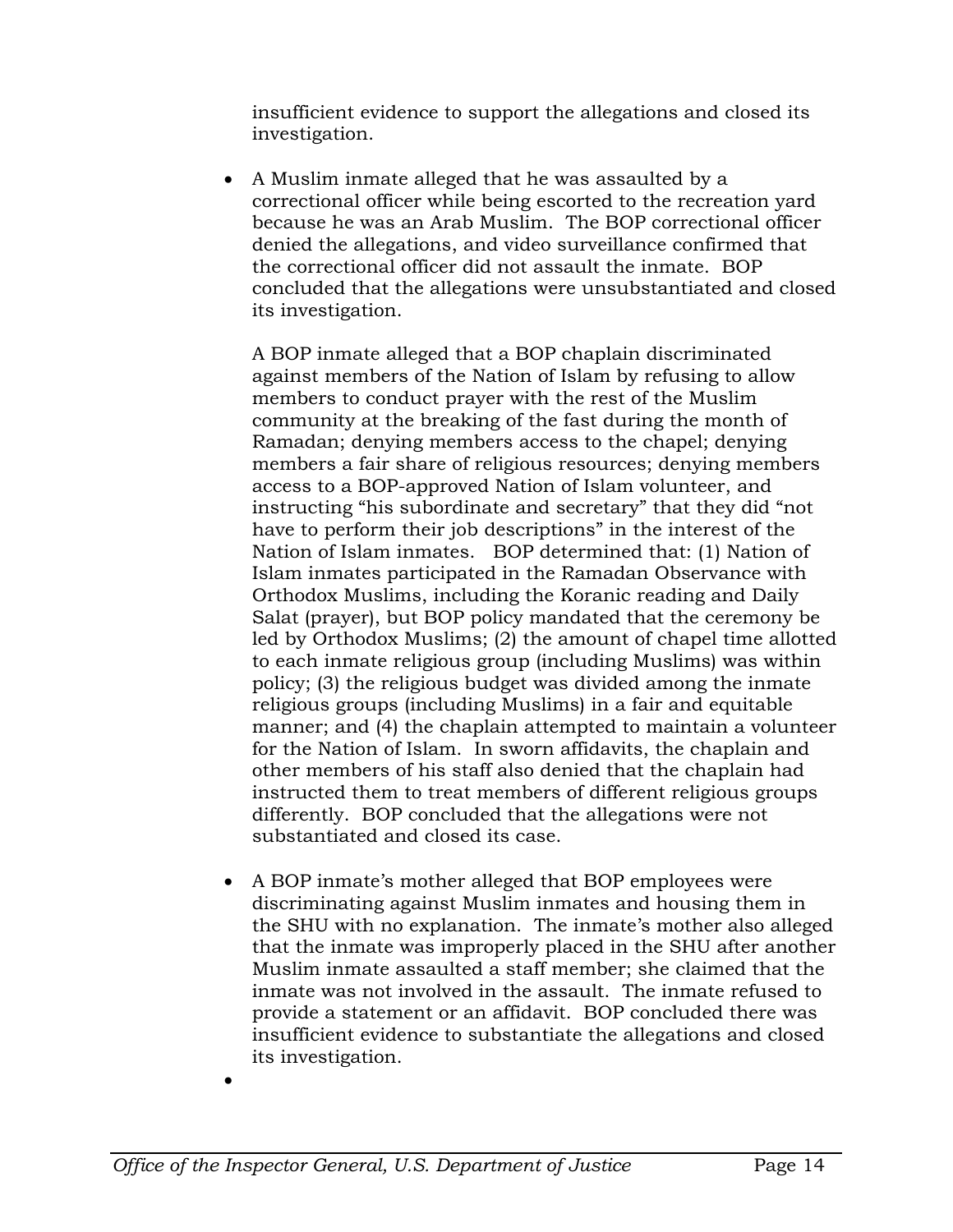- A BOP employee alleged that an inmate told him that BOP staff directed him to stop helping Islamic inmates "because we don't help terrorists," and told him that he was placed in the SHU in retaliation for filing a complaint regarding his e-mail privileges. The inmate subsequently denied making the allegations and provided an alternate explanation for why he was placed in the SHU. The BOP employee initially refused to make any statements directly relating to the allegations, but subsequently stated that he did not remember if the inmate had alleged retaliation. BOP concluded that the allegations were not substantiated and closed its investigation.
- A Muslim inmate alleged that a BOP lieutenant sprayed him with chemical agents even though he knew the inmate suffered from chronic asthma. The inmate also alleged that the lieutenant restrained him by his ankles and hands and left him in an empty room without a toilet, sink, shower, bed, food, or water for two days. Further, the inmate alleged that the lieutenant told him he hated Muslims, forbade him from practicing his religion, and taunted him about having "a pork chop sandwich" if he was hungry. Based on witness accounts and BOP documentation, BOP's investigation determined that circumstances warranted BOP staff taking steps to forcibly remove the inmate from his cell. The use of chemical agents during the cell extraction was authorized by the warden and cleared by a physician's assistant. Following the extraction, the inmate was medically assessed and provided new clothing. The BOP lieutenant denied leaving the inmate in an empty room without a toilet, sink, shower, or bed for two days, and this denial was supported by BOP records indicating that the cell had the proper facilities. The lieutenant denied leaving the inmate without food or water for two days, and the BOP paperwork indicated that the officers provided meals to the inmate. The lieutenant also denied making the alleged discriminatory statement, and three correctional officer witnesses denied hearing the lieutenant make such a statement. BOP concluded that there was not sufficient evidence to support the allegations and closed its investigation.
- A Muslim inmate alleged that a BOP lieutenant harassed Arab Muslim inmates; made false allegations against an Arab Muslim inmate and placed him in the SHU; and gave Muslim inmates "evil, hateful looks" for no reason other than their religion and ethnicity. The BOP lieutenant denied the allegations, and there was no corroborating information to support the allegations of harassment and discrimination; BOP closed its investigation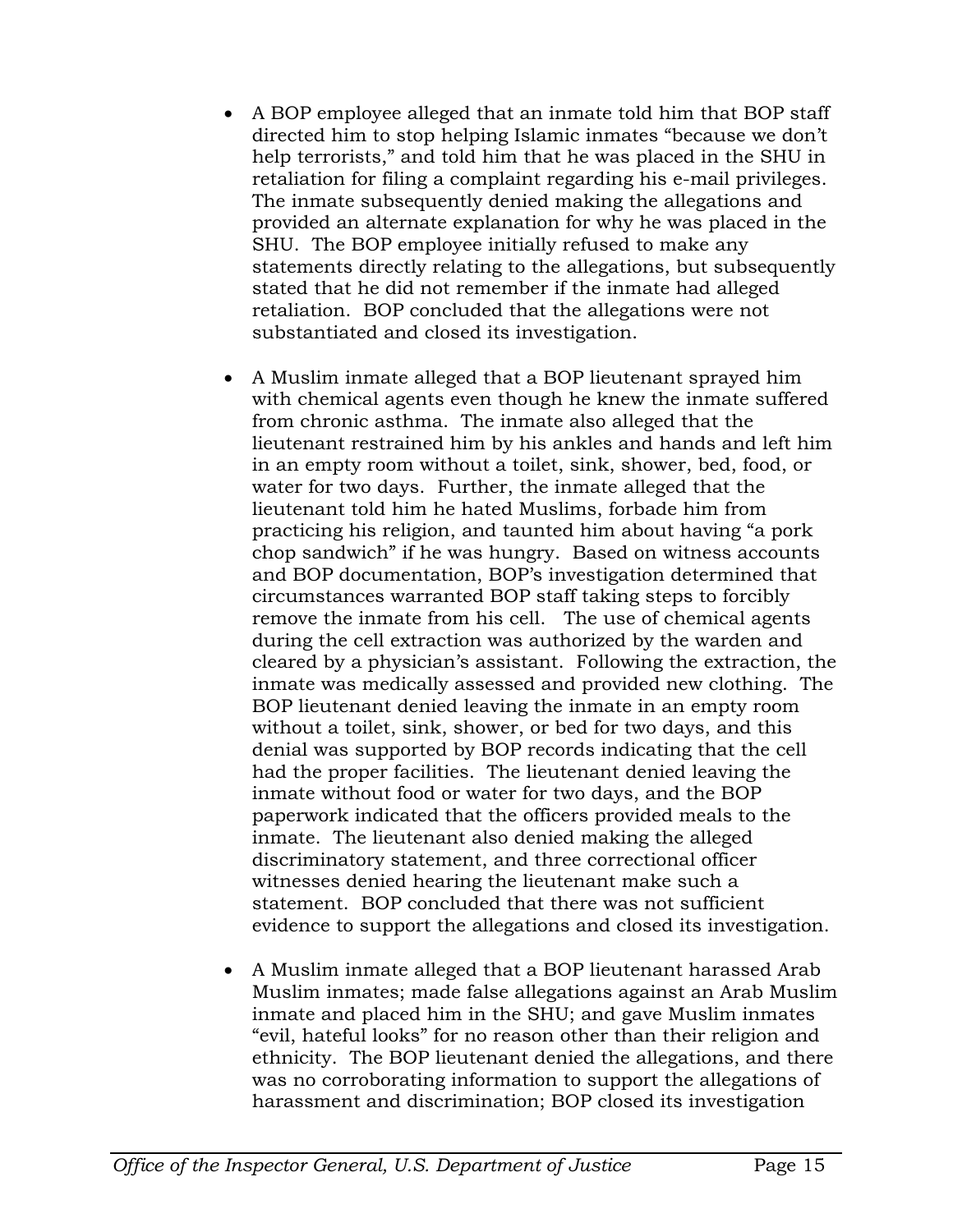into those allegations. After a separate investigation, BOP concluded that there was not sufficient evidence to support the allegation of a fabricated incident report.[5](#page-16-0)

- A Muslim inmate alleged that: (1) a BOP correctional officer suggested that all Taliban and Al-Qaida members should be killed; (2) BOP employees did not permit Muslim inmates to pray individually at the workplace or to return to their cells for prayers during their work assignments; (3) BOP employees placed Muslim inmates in the SHU more frequently than non-Muslim inmates; (4) BOP employees ignored Muslim inmates' administrative remedy requests; (5) BOP staff threatened Muslim inmates to discourage them from filing administrative remedy requests; (6) an aggressive and threatening recreation supervisor ordered him to leave the dining hall before he finished his meal; and (7) a BOP Chaplain referred to an inmate as a "snitch" in the presence of other inmates. The inmate's first allegation had already been investigated by BOP, and was found to be unsubstantiated when the officer denied making the statement, and no other witnesses were present. Concerning the second allegation, a BOP institution policy supplement prohibited religious prayer outside of the religious service area without the approval of the associate warden of programs, and such approval had not been granted to this inmate. As for the third allegation, BOP found that there was insufficient evidence to support the claim of perceived disparity in SHU placements and, as to the fourth and fifth allegations, that the inmates' two administrative remedy requests had been properly denied. Regarding the sixth allegation, the BOP interviewed the recreation supervisor, who stated that the inmate was "standing around" in the dining hall, prompting the supervisor to order him twice to leave the area; BOP found that the allegation was unsubstantiated. BOP investigated the final allegation under a separate case number; the allegation was sustained and resulted in a finding of unprofessional conduct by a chaplain, who received a letter of reprimand. BOP closed its investigation.
- A Muslim inmate alleged that a BOP physician unnecessarily touched the side of her breast and gave her a possibly unnecessary injection in her buttock when she sought treatment for insomnia. The inmate further alleged that she had been racially profiled since September 11, 2001, that a BOP

<span id="page-16-0"></span> <sup>5</sup> The OIG reported the details of the BOP's investigation into the false incident report in its January 2011 Report to Congress on Implementation of Section 1001 of the Patriot Act.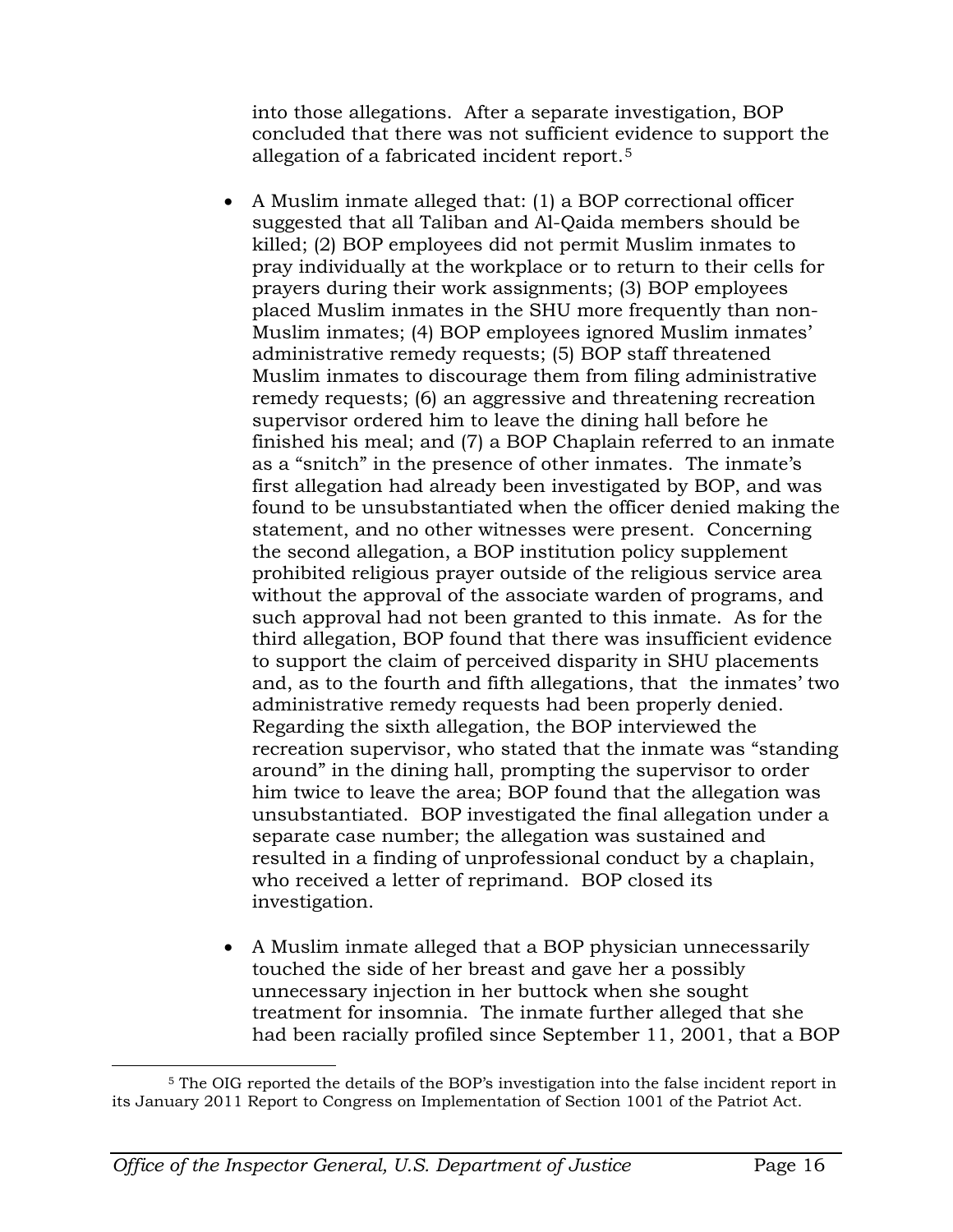captain would not permit her to wear loose-fitting clothing and long-sleeved shirts as required by her religion, and that she was placed in the SHU for having worn a loose-fitting shirt. The BOP physician, denied the allegations, and the BOP medical records determined that the physician acted within BOP policy during his examination and treatment of the inmate, including the means of administering the prescribed injection. The BOP captain stated that when he told the inmate she was not permitted to wear the sweatshirt, she began yelling and accused the captain of making her remove her sweatshirt because she is Muslim, prompting the captain to remove the inmate from the dining hall and place her in the SHU. The inmate subsequently corroborated the captain's account of the incident and admitted to wearing unauthorized clothing. BOP concluded that the allegations were unsubstantiated and closed its investigation.

## **IV. OTHER ACTIVITIES RELATED TO POTENTIAL CIVIL RIGHTS AND CIVIL LIBERTIES ISSUES**

The OIG conducts other reviews that go beyond the explicit requirements of Section 1001 in order to implement more fully its civil rights and civil liberties oversight responsibilities. The OIG has completed or is conducting several such reviews that relate to the OIG's duties under Section 1001. These reviews are discussed in this section of the report.[6](#page-17-0)

#### **A. Review of the FBI's Activities Under Section 702 of the Foreign Intelligence Surveillance Act Amendments Act of 2008**

Section 702 of the Foreign Intelligence Surveillance Act (FISA) Amendments Act of 2008 (Act) authorizes the targeting of non-U.S. persons reasonably believed to be outside the United States for the purpose of acquiring foreign intelligence information. As required by the Act, the OIG is reviewing the number of disseminated FBI intelligence reports containing a reference to a U.S. person identity, the number of U.S. person identities subsequently disseminated in response to requests for identities not referred to by name or title in the original reporting, the number of targets later determined to be located in the United States, and whether communications of such targets were reviewed. In addition, the OIG is reviewing the FBI's compliance with the targeting and minimization procedures required under the Act.

<span id="page-17-0"></span> <sup>6</sup> An audit being conducted by the OIG of the Department's efforts to ensure safe and secure non-federal detention facilities was included in our February 2012 Report to Congress on Implementation of Section 1001 of the USA Patriot Act. Because the findings are not related to reportable issues under the Act, it is not included in this report.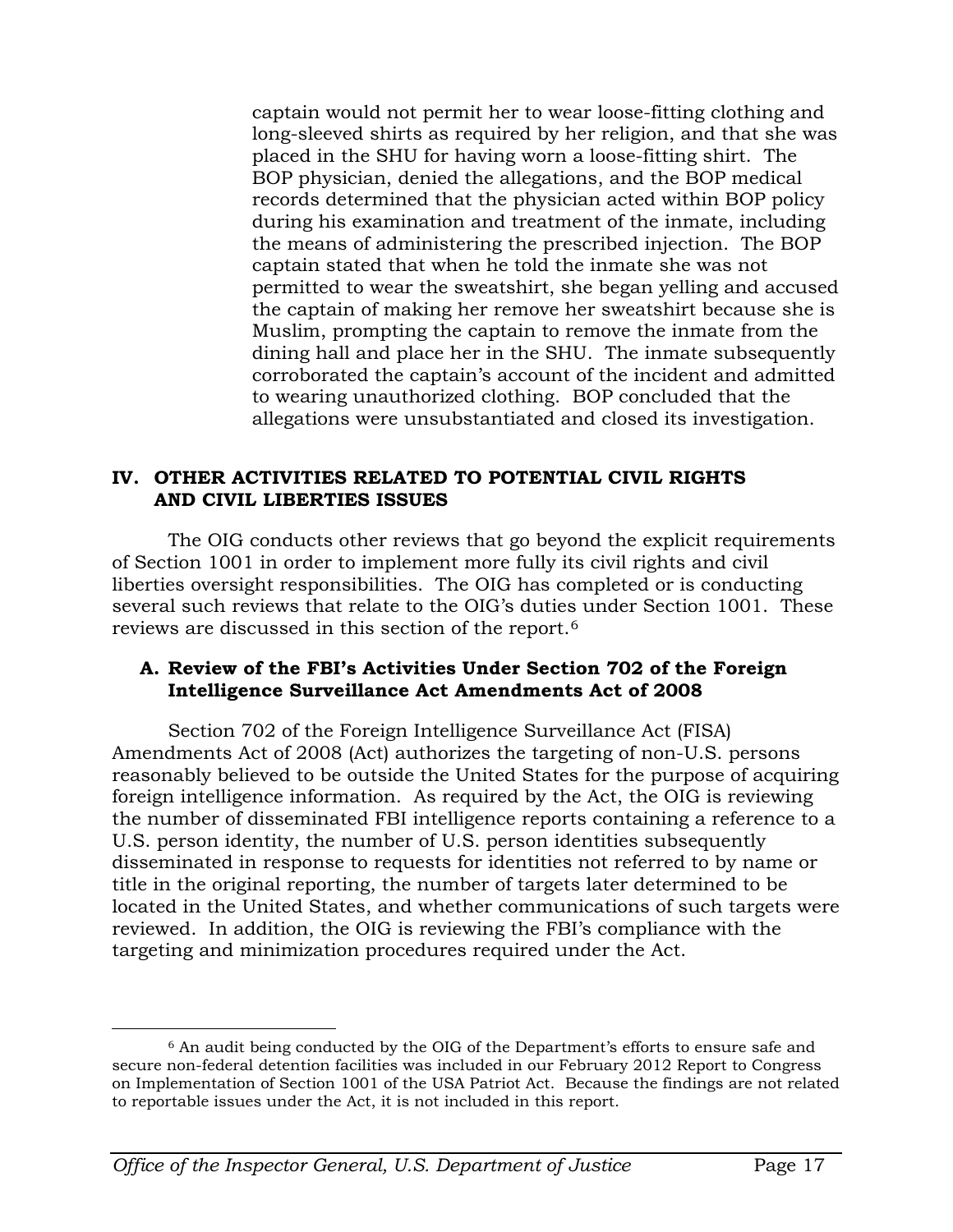## **B. Review of the Department's Use of Material Witness Warrants**

The OIG is reviewing the Department's use of the material witness warrant statute, 18 U.S.C. § 3144. Pursuant to the OIG's responsibility under Section 1001 of the Patriot Act, the OIG is investigating whether the Department's post-9/11 use of the statute in national security cases violated civil rights and civil liberties. The OIG is also examining the Department's controls over the use of material witness warrants and trends in the use of material witness warrants over time, as well as issues such as length of detention, conditions of confinement, and access to counsel.

#### **C. Review of the FBI's Use of National Security Letters, Section 215 Orders, and Pen Register and Trap-and-Trace Authorities under FISA from 2007 through 2009**

The OIG is again examining the FBI's use of national security letters (NSLs) and Section 215 orders for business records. Among other issues, this review is assessing the FBI's progress in responding to the OIG's recommendations in its first and second reports on the FBI's use of NSLs, and in its report on the FBI's use of exigent letters and other informal requests for telephone records. A focus of this review is the NSL subsystem, an automated workflow system for NSLs that all FBI field offices and Headquarters divisions have been required to use since January 1, 2008, and the effectiveness of the subsystem in reducing or eliminating noncompliance with applicable authorities. The current review is also examining the number of NSLs issued and Section 215 applications filed by the FBI between 2007 and 2009, and any improper or illegal uses of these authorities. In addition, the review is examining the FBI's use of its pen register and trap-and-trace authority under FISA.

#### **D. Audit of the FBI's Management of Terrorist Watchlist Nominations and Encounters with Watchlisted Subjects**

The OIG is continuing its audit of the FBI's management of terrorist watchlist nominations and encounters with watchlisted subjects. In fiscal years 2008 and 2009, the OIG conducted two audits related to the FBI terrorist watchlist nomination practices. In these audits, the OIG found that the FBI's procedures for processing international terrorist nominations were, at times, inconsistent and insufficient, causing watchlist data used by screening agencies to be incomplete and outdated. The OIG found that the FBI failed to nominate for watchlisting many subjects of its terrorism investigations, did not nominate many others in a timely manner, and did not update or remove watchlist records as required. As a result of these reviews, the FBI reported that it had undertaken several initiatives and implemented new processes and guidelines to enhance its watchlisting system.